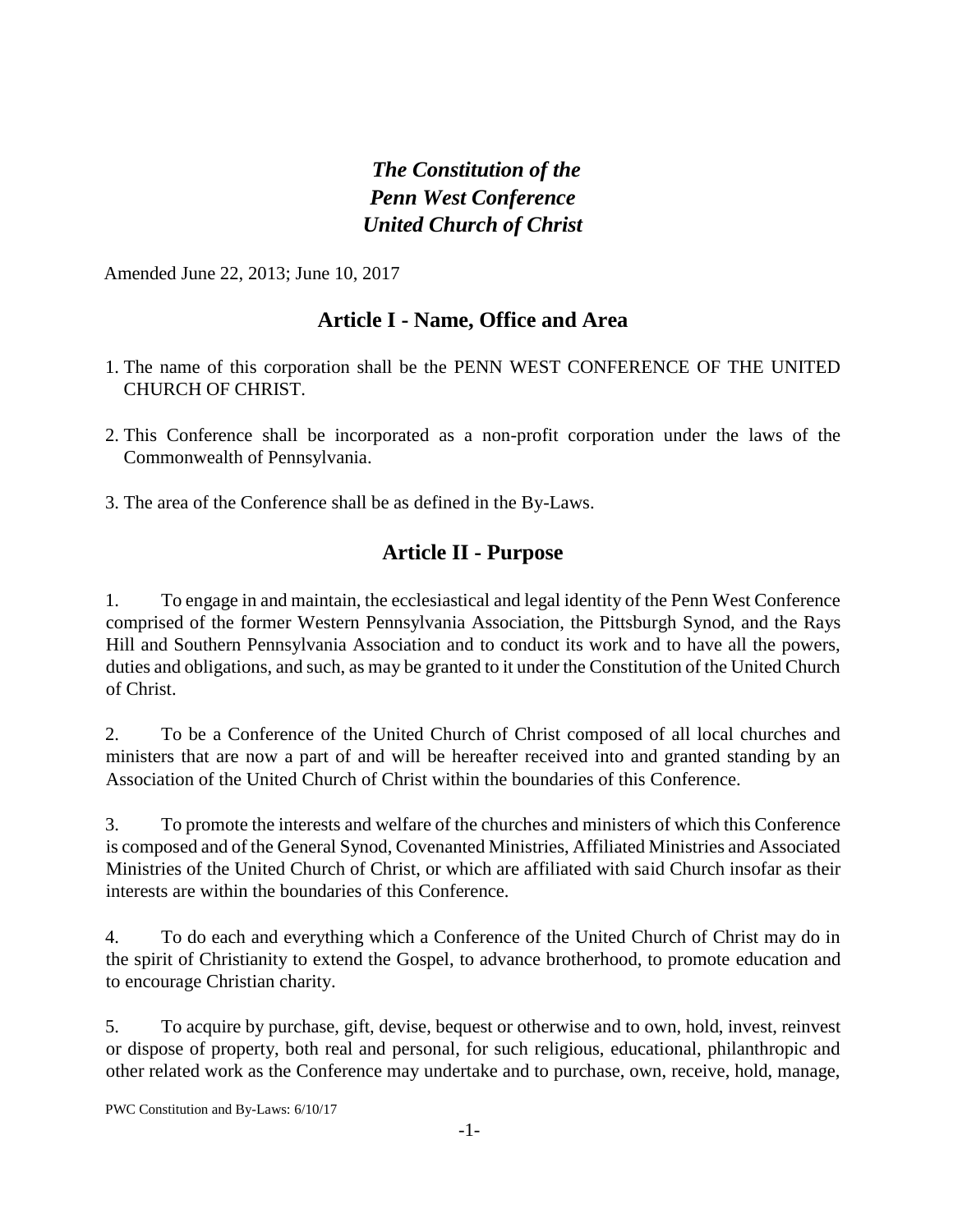care for, rent, lease, mortgage or otherwise encumber, sell, assign transfer and convey such property for the general purposes of the Conference; to borrow money; to receive and hold in trust both real and personal property for churches, boards, institutions and instrumentalities of the United Church of Christ or which are affiliated with the United Church of Christ and to invest or reinvest the same; and to make any contracts for promoting the objects and purposes of the Conference which are not inconsistent with the laws of the Commonwealth of Pennsylvania.

6. To maintain relations with other Christian fellowships and ecumenical bodies to the end that a brotherhood of mutual understanding and cooperation may be advanced.

7. To exercise the functions of an Association of the United Church of Christ when they are delegated to it by such Association or where no such Association exists.

8. In general, to exercise any, all and every power which a nonprofit corporation is authorized to exercise under the laws of the Commonwealth of Pennsylvania relating to religious and charitable organizations.

## **Article III - Affiliation**

This Conference shall have that relation to the General Synod of the United Church of Christ as is described in those portions of the Constitution and By-Laws of the United Church of Christ which relate to conferences of the United Church of Christ.

### **Article IV - Voting Membership**

The voting membership of the Conference consists of the ordained ministers holding standing in its Associations or in the Conference itself, and of lay delegates selected by the representing local churches of the Conference and of such other persons as the By-Laws shall provide. The control of the Conference shall reside in its voting members and may be exercised directly at any annual or other meetings of the Conference or through and by a Board of Directors elected by the Conference.

### **Article V - Directors**

1. There shall be a Board of Directors who shall administer the affairs of the Conference between its meetings. The membership of the Board of Directors shall be elected in accordance with the By-Laws of the Conference and shall have such powers and duties as are usual and customary to a Board of Directors under the laws of the Commonwealth of Pennsylvania and as provided in the By-Laws of this Conference.

2. The By-Laws shall specify the exact number of directors and shall provide for a method of election, term of office, meetings, powers and duties of the Board of Directors, its Executive Committee and other committees appointed by it.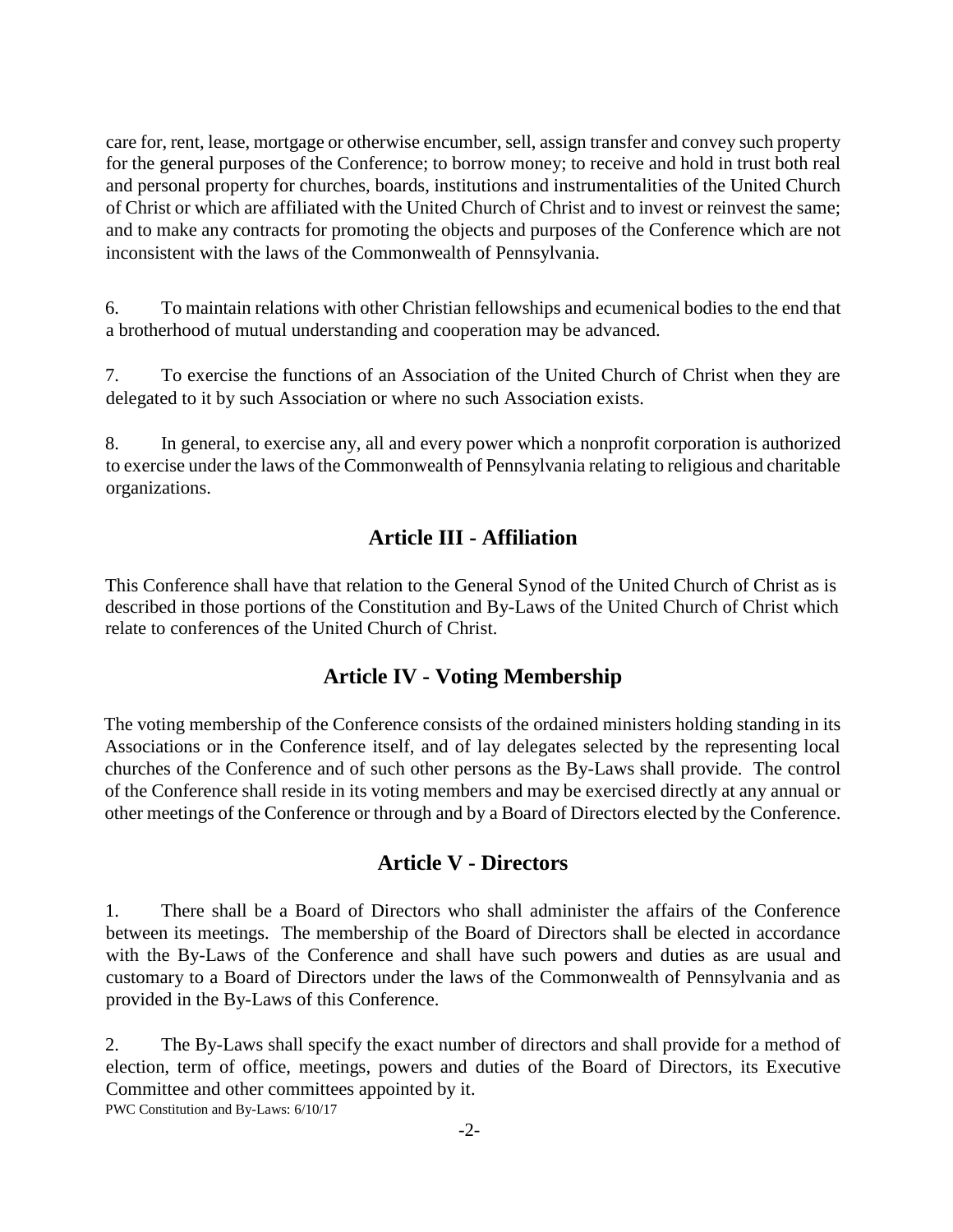# **Article VI - Officers**

The officers of this Conference shall be a President, a Secretary, a Treasurer, and such other officers as the Conference may from time-to-time determine, each of whom shall be a member of one of the local churches composing this Conference. The powers and duties of the officers of this Conference shall be set forth in its By-Laws, provided however, that the President shall be the chief executive and administrative officer and spiritual leader of the Conference.

#### **Article VII - Meetings**

1. The Conference shall hold an Annual Meeting and such other meetings as may be necessary at such time and place and upon such notice as may be provided in the By-Laws

2. A quorum for a meeting shall be the voting delegates present at any Annual or Special Meeting of the Conference*.*

3. At any meeting of the Conference, a majority vote of those present and voting shall be necessary for the transaction of any business except as otherwise provided in the By-Laws. Procedures shall follow Robert's Rules of Order, Revised.

#### **Article VIII - Duration**

1. The duration of the corporation shall be perpetual.

### **Article IX - Corporate Seal**

1. The Penn West Conference shall have a corporate seal as provided in the By-Laws.

#### **Article X - Amendments**

1. This Constitution may be amended at a duly called meeting of the Conference by a two-thirds vote of those present and voting, provided that such amendment shall have been:

(a) Presented to the Conference at the last previous, duly called meeting of the Conference signed by not less than ten local churches composing the Conference, or

(b) Recommended to the Conference by the Board of Directors and a copy thereof mailed to each church and minister of which the Conference is composed not less than sixty days prior to the meeting at which action on the proposed amendment is to be taken.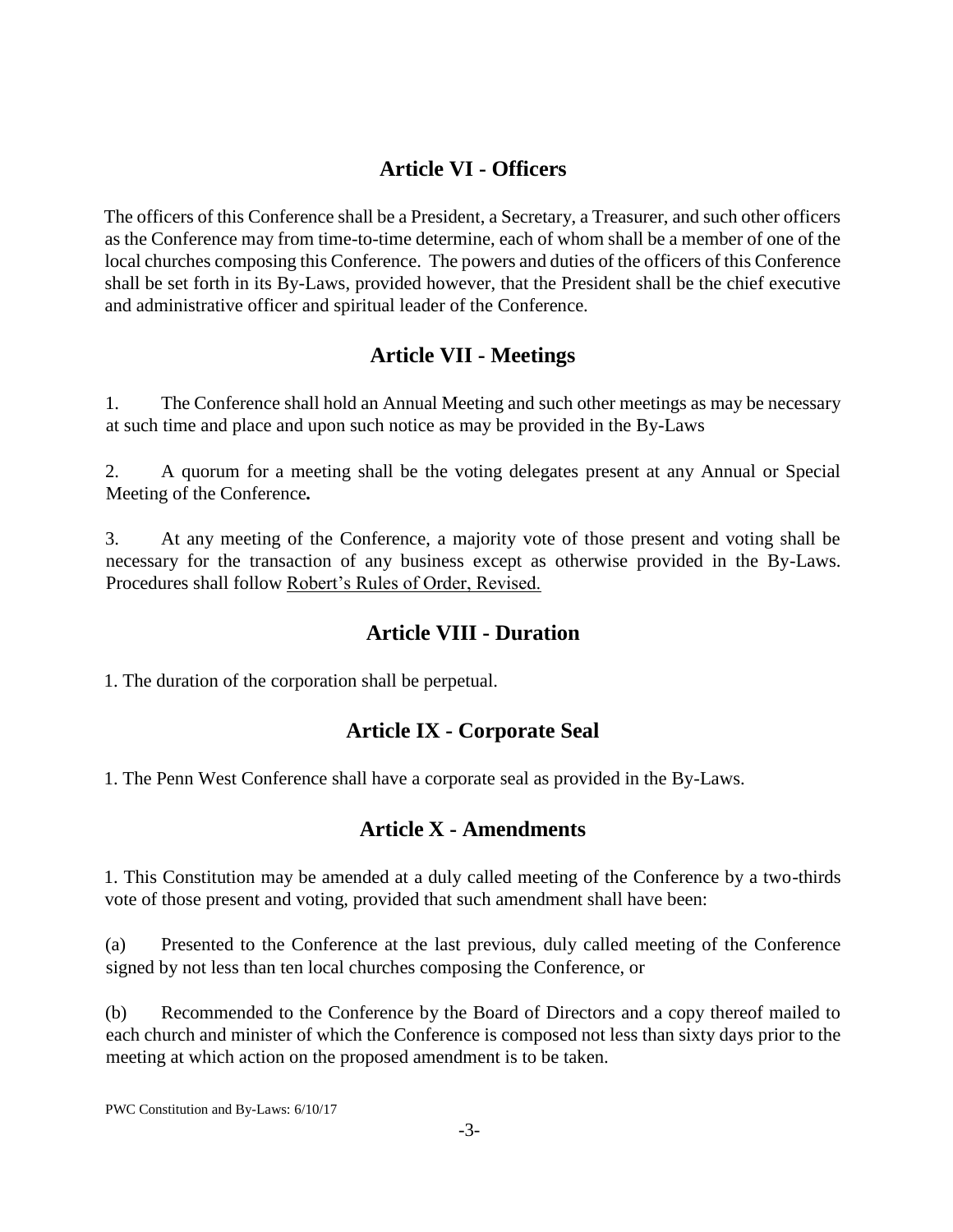# **Article XI - Interpretation**

Nothing in the Constitution or By-Laws of this Conference shall destroy or limit the right of each local church to continue to operate in the way customary to it nor shall be construed as giving to the Conference now or at any future time the power to abridge or impair the autonomy of any local church in the management of its own affairs.

## **Article XII - Indemnification and Insurance**

1. Limitation of Personal Liability of Board Members: A Board Member shall not be personally liable for monetary damages for any action taken, or any failure to take any action, unless: the Board Member has breached or failed to perform the duties of his or her office as defined below, and the breach or failure to perform constitutes self-dealing, willful misconduct or recklessness. The provisions of this section shall not apply to

(a) the responsibility or liability of a Board Member pursuant to any criminal statute; or

(b) the liability of a Board Member for the payment of taxes pursuant to local, state or federal law.

2. Standard of Care and Justifiable Reliance:

a) A Board Member shall stand in a fiduciary relationship to the Conference, and shall perform his or her duties as a Board Member, including his or her duties as a member of any committee of the Board upon which he or she may serve, in good faith, in a manner he or she reasonably believes to be in the best interests of the Conference, and with such care, including reasonable inquiry, skill and diligence, as a person of ordinary prudence would use under similar circumstances. In performing his or her duties, a Board Member shall be entitled to rely in good faith on information, opinions, reports or statements, including financial statements and other financial data, in each case prepared or presented by any of the following:

1) One or more officers or employees of the Conference whom the Board Member reasonably believes to be reliable and competent in the matters presented; 2) Counsel, public accountants or other persons as to matters which the Board Member reasonably believes to be within the professional or expert competence of such person;

3) A committee of the Board upon which he or she does not serve, duly designated in accordance with law, as to matters within its designated authority, which committee the Board Member reasonably believes to merit confidence.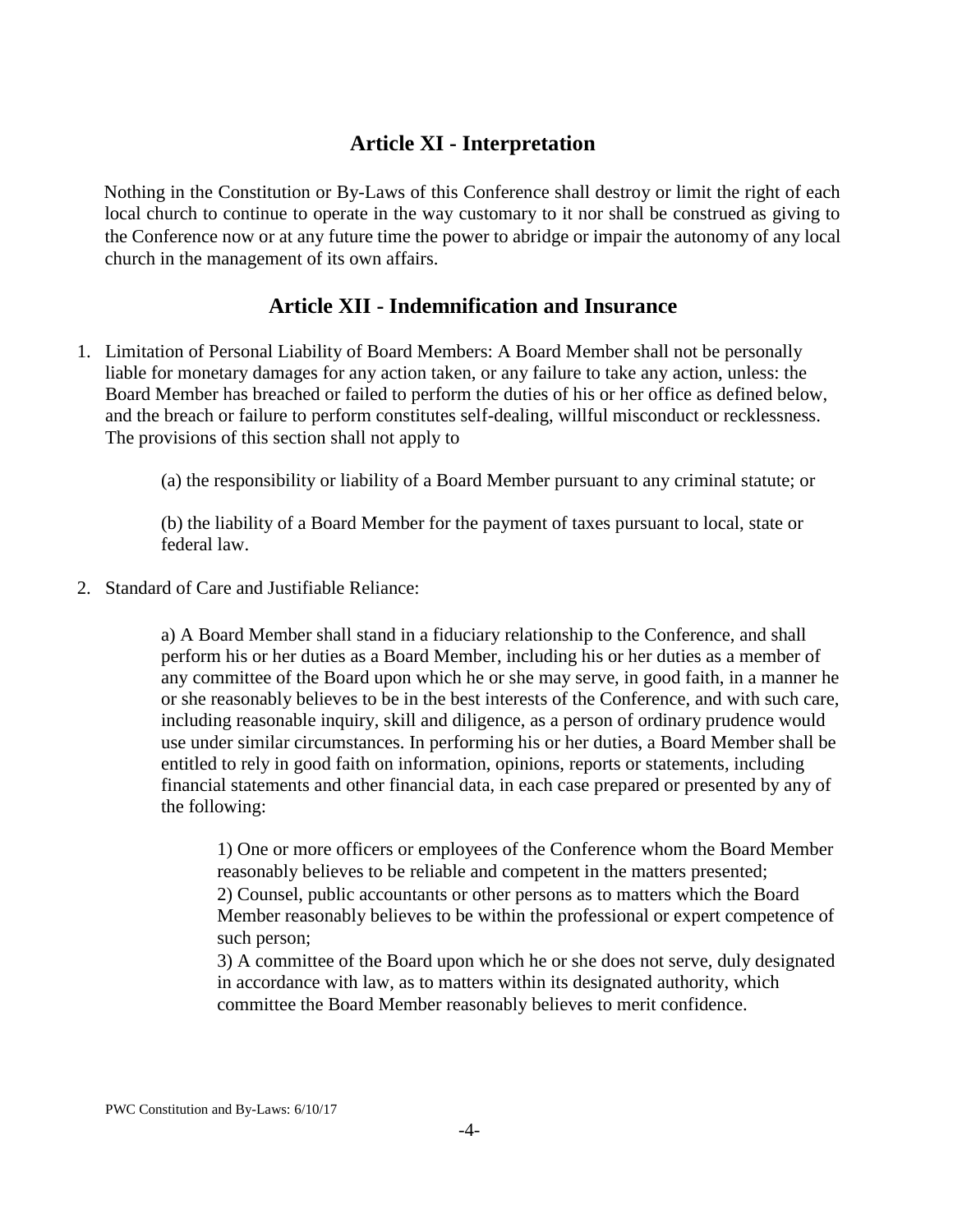b) A Board Member shall not be considered to be acting in good faith if he or she has knowledge concerning the matter in question that would cause his or her reliance to be unwarranted.

c) In discharging the duties of their respective positions, the Board, committees of the Board and individual Board Members may, in considering the best interests of the Conference, consider the effects of any action upon employees, upon persons with whom the Conference has business and other relations and upon communities in which the offices or other establishments of or related to the Conference are located, and all other pertinent factors. The consideration of those factors shall not constitute a violation of subsection a) of this section.

d) Absent breach of fiduciary duty, lack of good faith or self-dealing, actions taken as a Board Member or any failure to take any action shall be presumed to be in the best interests of the Conference.

- 3. Indemnification in Third Party Proceedings: The Conference shall indemnify any person who was or is a party or is threatened to be made a party to any threatened, pending or completed action, suit or proceeding, whether civil, criminal, administrative or investigative (other than an action by or in the right of the Conference) by reason of the fact that he or she is or was a representative of the Conference, or is or was serving at the request of the Conference as a representative of another expression of the church, against expenses (including attorneys' fees), judgments, fines and amounts paid in settlement actually and reasonably incurred by him or her in connection with such action, suit or proceeding if he or she acted in good faith and in a manner reasonably believed to be in, or not opposed to, the best interests of the Conference, and, with respect to any criminal action or proceeding, had no reasonable cause to believe his or her conduct was unlawful. The termination of any action, suit or proceeding by judgment, order, settlement, conviction, or upon a plea of nolo contendere or its equivalent, shall not of itself create a presumption that the person did not act in good faith and in a manner which he or she reasonably believed to be in, or not opposed to, the best interests of the Conference, and, with respect to any criminal action or proceeding, had reasonable cause to believe that his or her conduct was unlawful.
- 4. Indemnification in Derivative Actions: The Conference shall indemnify any person who was or is a party or is threatened to be made a party to any threatened, pending or completed action or suit by or in the right of the Conference to procure a judgment in its favor by reason of the fact that he or she is or was a representative of the Conference, or is or was serving at the request of the Conference as a representative of another expression of the church, against expenses (including attorneys' fees) actually and reasonably incurred in connection with the defense or settlement of such action or suit if he or she acted in good faith and in a manner he or she reasonably believed to be in, or not opposed to, the best interests of the Conference and except that no indemnification shall be made in respect of any claim, issue or matter as to which such person shall have been adjudged to be liable for negligence or misconduct in the performance of his or her duty to the Conference unless and only to the extent that the court in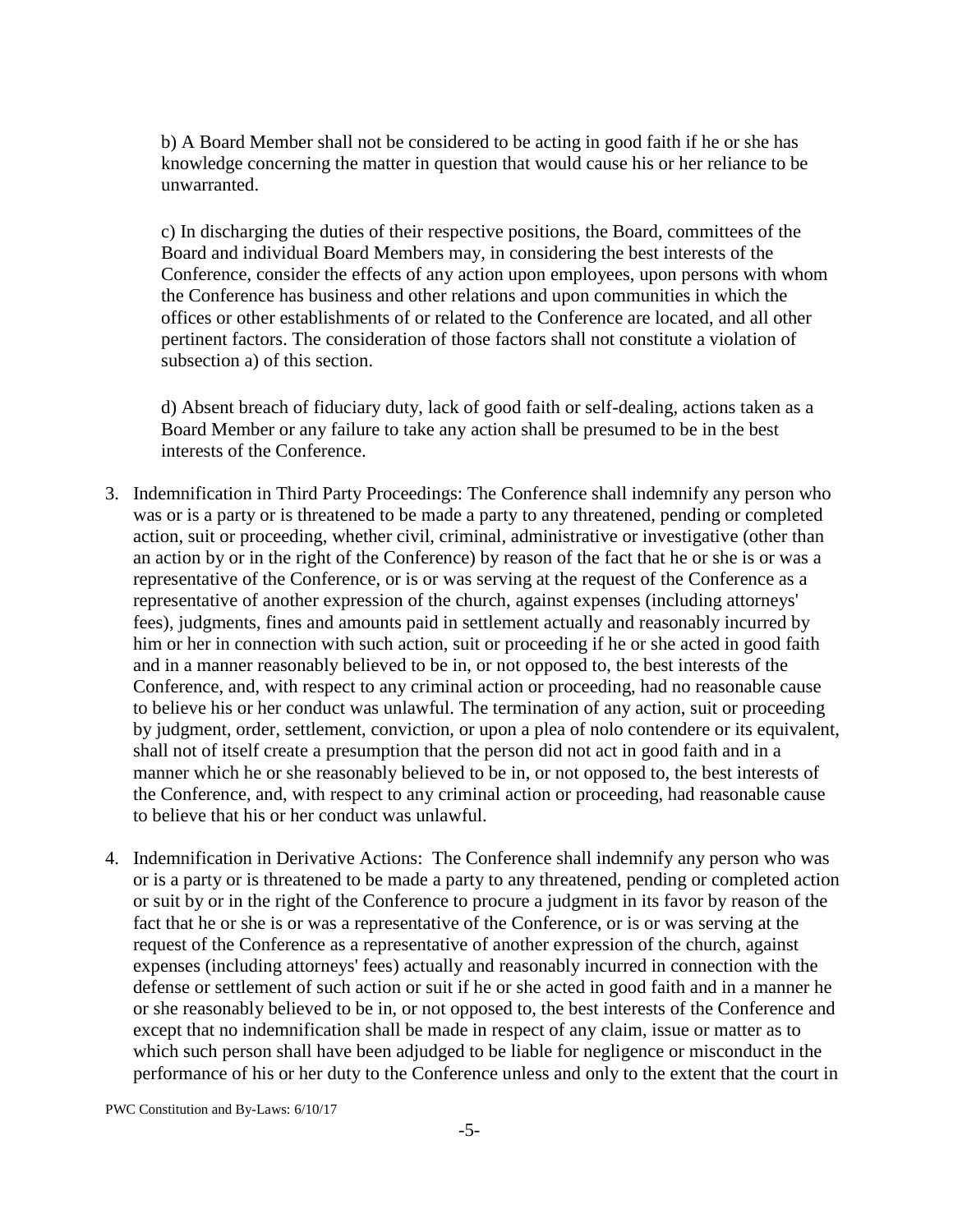which such action or suit was brought shall determine upon application that, despite the adjudication of liability but in view of all the circumstances of the case, such person is fairly and reasonably entitled to indemnity for such expenses which the court shall deem proper.

- 5. Mandatory Indemnification: Notwithstanding any contrary provision of the articles or these by laws, to the extent that a representative of the Conference has been successful on the merits or otherwise in defense of any action, suit or proceeding referred to in either section 3 or section 4 above, he or she shall be indemnified against expenses (including attorneys' fees) actually and reasonably incurred by him or her in connection therewith.
- 6. Determination of Entitlement to Indemnification: Unless ordered by a court, any indemnification under section 3 or 4 above shall be made by the Conference only as authorized in the specific case upon determination that indemnification of the representative is proper in the circumstances because he or she has met the applicable standard of conduct set forth in such paragraph. Such determination shall be made:
	- a) by the Board by a majority vote of a quorum consisting of Board Members who were not parties to such action, suit or proceeding; or
	- b) if such a quorum is not obtainable, or, even if obtainable, a majority vote of a quorum of disinterested Board Members so directs, by independent legal counsel in a written opinion.
- 7. Advancing Expenses: Expenses incurred in defending a civil or criminal action, suit or proceeding may be paid by the Conference in advance of the final disposition of such action, suit or proceeding as authorized by the Board in a specific case upon receipt of an undertaking by or on behalf of the representative to repay such amount unless it shall ultimately be determined that he or she is entitled to be indemnified by the Conference as authorized in paragraphs 1 through 3 above.
- 8. Indemnification of Former Representatives: Each such indemnity may continue as to a person who has ceased to be a representative of the Conference and may inure to the benefit of the heirs, executors and administrators of such person.
- 9. Reliance on Provisions: Each person who shall act as an authorized representative of the Conference shall be deemed to be doing so in reliance upon the rights of indemnification provided by this Article.
- 10. Insurance: The Conference shall have the power to purchase and maintain insurance on behalf of any person who is or was a Board Member, officer, employee or agent of the Conference or is or was serving at the request of the Conference as a Board Member, officer, employee or agent of another expression of the church, against any liability asserted against such person and incurred by such person in any capacity or arising out of such person's status as such, whether or not the Conference would otherwise have the power to indemnify such person against such liability.

PWC Constitution and By-Laws: 6/10/17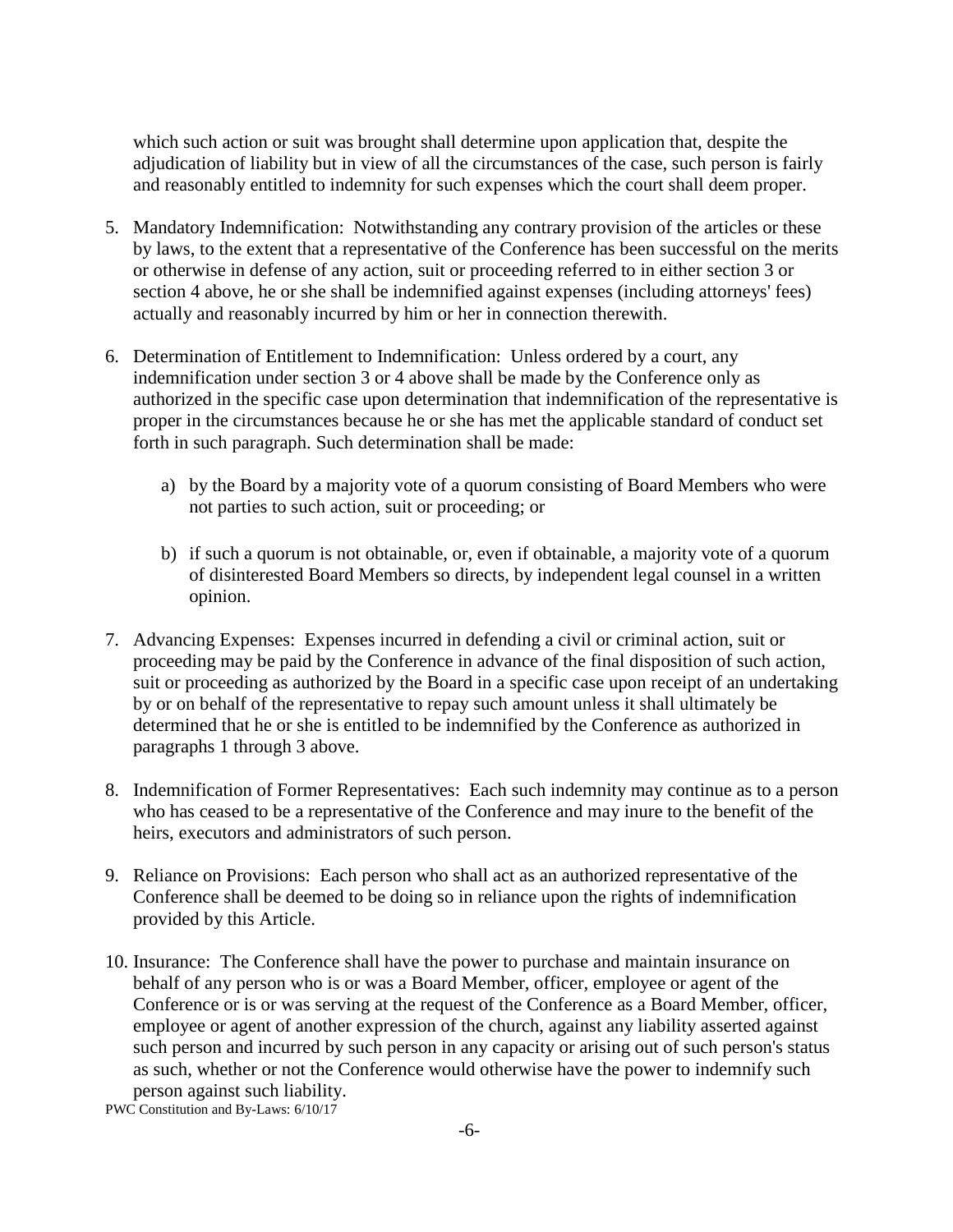### **BY-LAWS**

of the Penn West Conference, as amended 1968, 1972, 1974, 1986, 2001, 2013, 2017

#### **Preamble**

The Constitution of the United Church of Christ, adopted and declared in effect on July 4, 1961, provides that a Conference may secure its own charter and adopt its own constitution, by-laws and other rules which it deems essential to its welfare and not inconsistent with the Constitution and By-Laws of the United Church of Christ AND

The Penn West Conference has been established by an Agreement of Consolidation embodying a Constitution and chartered as a non-profit corporation under the laws of the Commonwealth of Pennsylvania to be a self-governing body,

The Penn West Conference *hereby* adopts and declares in effect the following By-Laws, as may be amended:

## **I. Membership and Area**

1. The membership of this Conference consists of the local churches, ordained, licensed and commissioned ministers which have standing in the Associations of the Conference or in the Conference itself acting as an Association. Its voting membership consists of the ordained, licensed and commissioned ministers, and the delegates of the churches, as defined in Article VII, paragraph 4 of these By-Laws.

2. The area of the Conference shall be all counties of the Commonwealth of Pennsylvania lying west of the eastern boundary lines of McKean, Cameron, Clearfield, Huntingdon and Fulton counties, plus the adjacent counties of Garrett and Allegany in Maryland.

3. Upon request, the Board of Directors may admit as an "associate member" of the Conference a church which wishes to participate in its activities but does not wish to become a part of the United Church of Christ as provided in the Constitution of the United Church of Christ (Article IV, paragraph 19). The names and statistics of such churches shall be kept separately; their members shall not be counted in determining the number of delegates which the Conference is entitled to send to the General Synod. A member of such a church shall not vote at Conference meetings nor serve as an officer or director nor be a delegate to the General Synod. No direct or indirect participation by any such church in the work of this Conference shall be construed as making it a part of the United Church of Christ.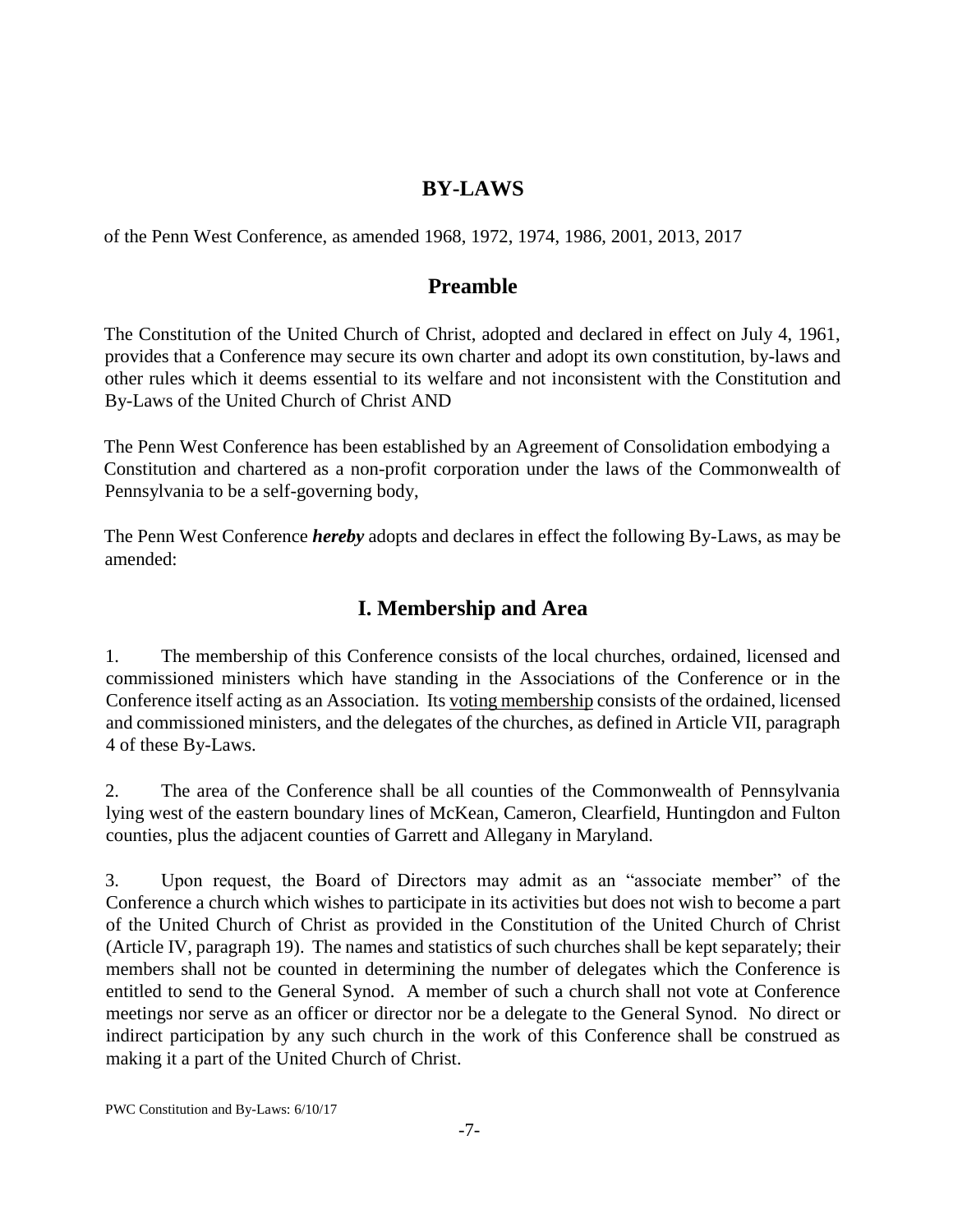4. An ordained minister of another denomination having been granted standing by an Association Church and Ministry Committee and serving as pastor of a church in this Conference, may at his/her request be enrolled as a member of that church's Association and of the Conference for the duration of that pastorate, with all the rights and privileges of such membership, except that he/she shall not be elected a delegate to the General Synod.

5. The Board of Directors shall appoint a Registrar, who shall keep an accurate list of all the ministers and churches that are members of the Conference.

## **II. Officers**

1. The officers of the Conference shall be the Conference Minister (who is the President), a Moderator, and Assistant Moderator, a Secretary, a Treasurer, and such other officers as the Conference may from time-to-time determine.

2. The Conference Minister of the Conference shall be the president of the corporation. The Moderators shall be vice-presidents of the corporation; the Secretary and Treasurer shall be a secretary and treasurer of the corporation respectively.

3. The Conference Minister shall be the chief executive and administrative officer and spiritual leader of the Conference. The Conference Minister shall:

- a. Be an ordained minister.
- b. Have general supervision of all phases of the Conference program.
- c. Be a counselor to churches and ministers.
- d. Represent the Conference at meetings of churches and Associations and at denominational and interdenominational gatherings.
- e. Be an ex-officio member of the Board of Directors, without vote.
- f. Give guidance to the Board and be subject to its direction and decisions.
- g. Supervise the work of all staff members and employees.
- h. As president of the corporation, shall be the legal designee authorized to perform any and all legal functions of the Conference, as assigned and authorized by the Board of Directors. This shall include, but not be limited to, accepting bequests on behalf of the Conference and acting as the designee authorized to sign any legal documents necessary to accept bequests on behalf of the Conference. Additionally, upon approval by the Board of Directors, the Conference Minister shall be the authorized designee to invest and manage any bequests received by the Conference. As president of the corporation, the Conference Minister shall also be the legal designee authorized to sign any contracts, agreements, deeds or other legal documents on behalf of the Conference, provided such transactions have been approved by the Board of Directors.
- i. Perform such duties as are assigned by the Constitution and By-Laws of the United Church of Christ.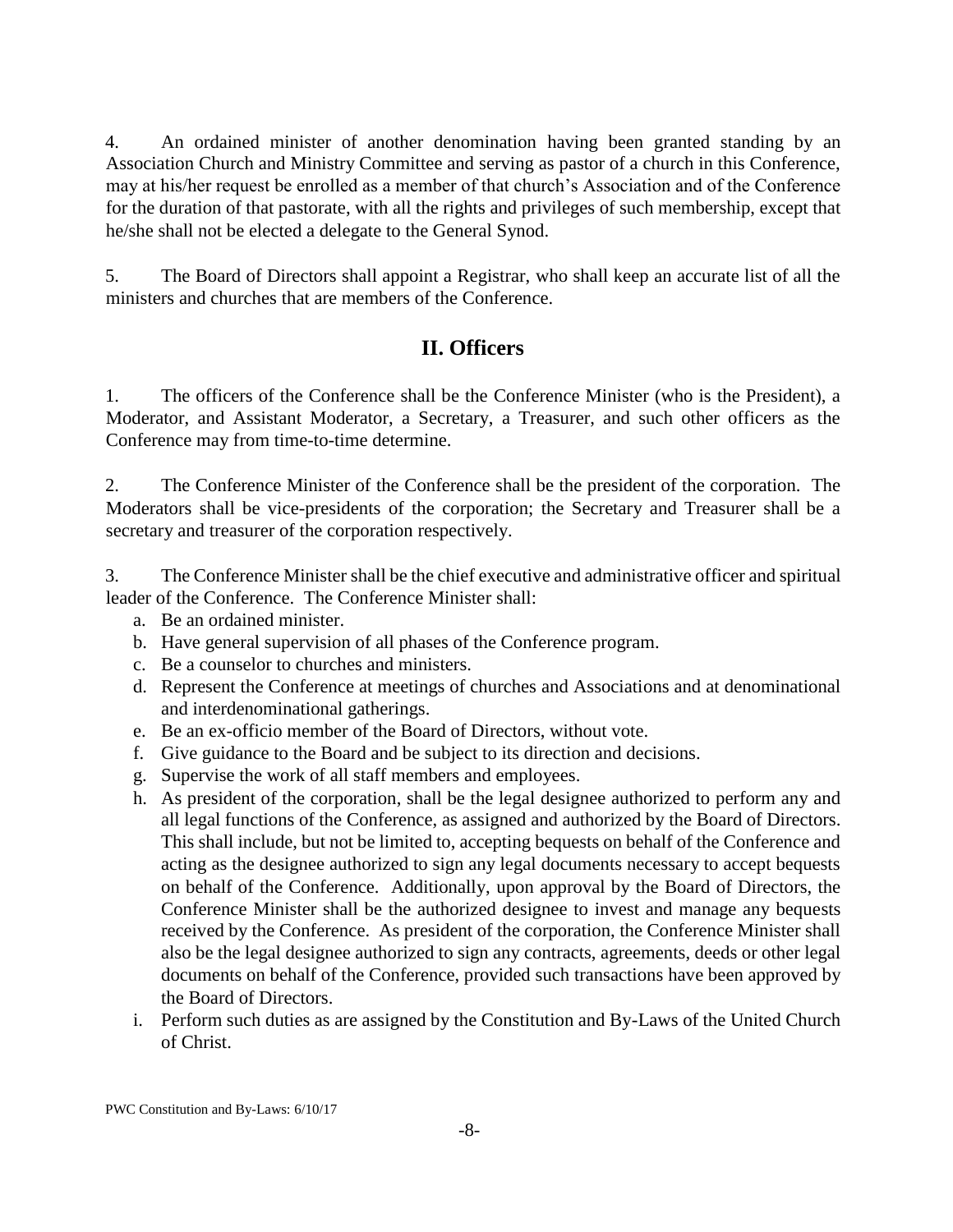4. The Conference Minister shall be called by the Conference at an Annual or Special Meeting. When this position becomes vacant, the Board of Directors shall appoint a committee to consider available candidates, within or outside the Conference area. After receiving the committee's report, the Board of Directors shall nominate a candidate. Any ordained minister with ministerial standing in the United Church of Christ is eligible to be called for election as Conference Minister. The Board of Directors shall determine his/her terms of employment and set them forth in his/her terms of call.

5. In the event of physical or mental disability of the Conference Minister, the Moderator of Penn West Conference shall then serve as acting executive until the Board of Directors, in accordance with By-Laws, Article II, Paragraph 14 6, names the person to act in his/her stead. In the event that there is a question of the ability of the Conference Minister to serve, competent medical testimony shall be secured by the Board of Directors. The Board of Directors shall meet at the call of its Chairperson to make a determination, at which time the said Board of Directors may declare the office vacant.

6. If the office of Conference Minister becomes vacant, the Board of Directors may employ a person to give temporary professional service to the Conference during the time of transition. The interim Conference Minister shall have the same authority as the Conference Minister.

7. The Moderator, Assistant Moderator, Secretary and Treasurer shall be elected at the Annual Meeting. If not elected members of the Board of Directors they shall be members ex-officio, with vote, during their term of office. The Moderator and Assistant Moderator shall be elected for a term of two years and no person may serve in one of these offices for more than one consecutive term*.*  The intent is that the Office of Moderator and Assistant Moderator will alternate between ordained clergy and lay persons. The Secretary shall be elected for a term of two years and may be reelected; no person shall serve as Secretary for more than four consecutive years. The Treasurer shall be elected for a term of two years and may be reelected; no person shall serve as Treasurer for more than four consecutive years. No person except the Conference Minister shall serve on the Board of Directors either as an elected member or as an officer, for more than four consecutive years.

8. The Moderator shall preside at the Annual and Special Meetings of the Conference and shall be Chairperson of the Board of Directors. The Moderator:

- a. May represent the Conference at meetings of churches, Associations, or other bodies.
- b. Shall, for legal purposes, be the first Vice-President of the corporation.
- c. If the office of Conference Minister is vacant, shall perform the functions of President of the corporation.

9. The Assistant Moderator shall perform the duties of the Moderator in the absence of, or at the request of, the Moderator. The Assistant Moderator shall be the Second Vice-President of the corporation.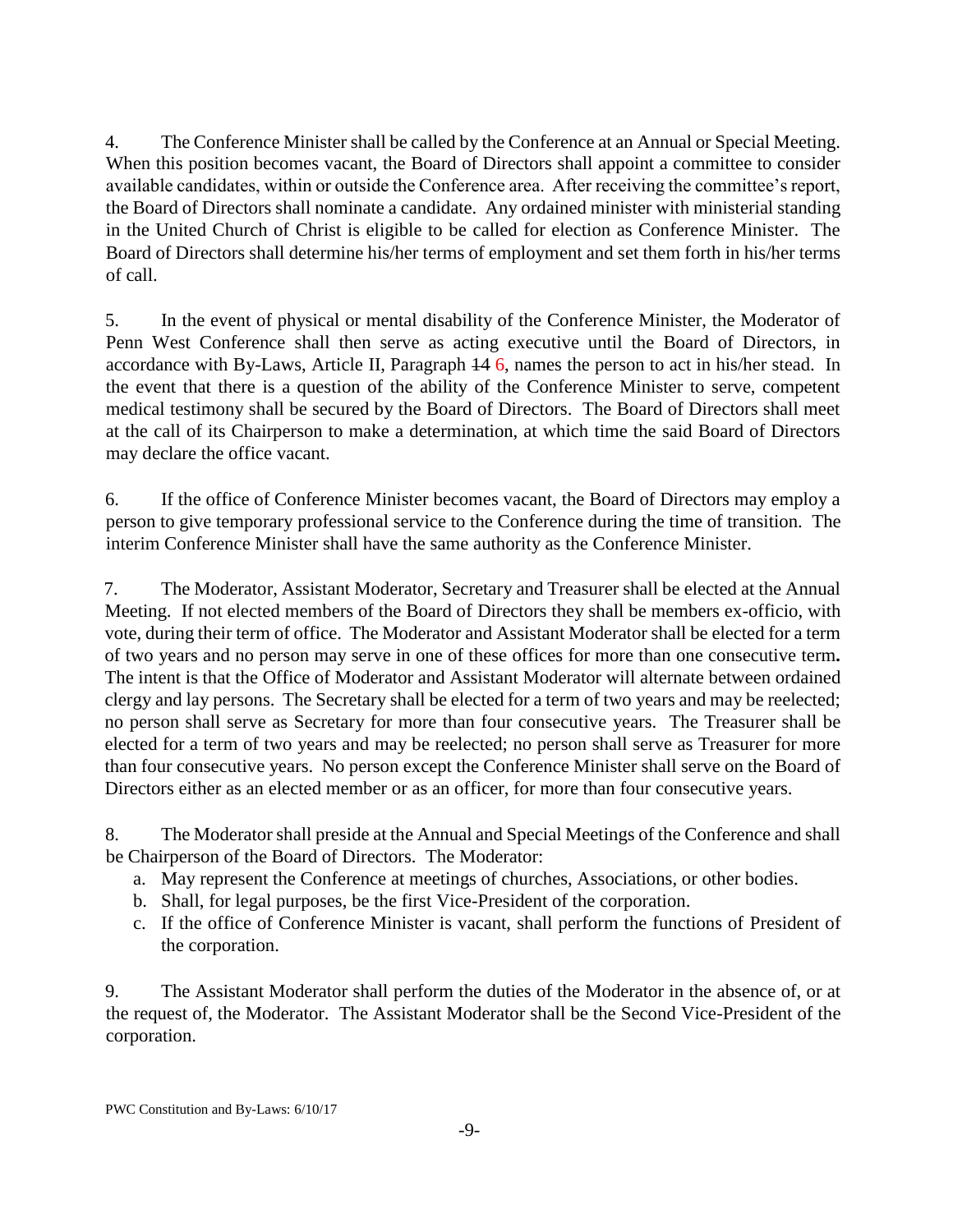10. The Secretary shall keep the minutes of the meetings of the Annual and Special Meetings of the Conference and of the Board of Directors. The Secretary shall:

- a. Sign legal papers as Secretary of the corporation, as directed and authorized by the Board of Directors.
- b. Carry on such correspondence as is pertinent to the office.

11. The Treasurer shall have oversight of the receipts and disbursement of the funds of the Conference subject to the direction of the Board of Directors. The Treasurer shall:

- a. Have oversight of accounts of all monies, funds and properties committed to the care of Penn West Conference.
- b. Make regular financial reports to the Board of Directors and to the Annual Meeting of the Conference.
- c. Be bonded as the Board of Directors requires. The accounts shall be audited as the Board of Directors provides.

12. The term of office of all officers except the Conference Minister shall begin at the conclusion of the Annual Meeting when they are elected and terminate at the conclusion of the Annual Meeting when their successors are elected.

13. If any officer moves from the Conference area or ceases to be a member of a church holding full membership in the Conference, his/her tenure of office shall cease.

14. If any of the officers except the Conference Minister resigns or becomes unable or ineligible to serve, the Board of Directors shall elect a person to fill the remainder of his/her term.

# **III. Board of Directors**

- 1. The Board of Directors shall consist of the Officers of the Conference and twelve Association Representatives. There shall be two Association Representatives from each Association, preferably 1 clergy and 1 lay, elected by their Association for a 2-year term. They shall be limited to two consecutive terms. No person may serve as an Association Representative for more than four consecutive years. Former Association Representatives are eligible for re-nomination after the lapse of one year.
- 2. The Board of Directors shall be the governing Board of the Conference and shall do all things needed to develop and further its program and work, in accordance with its Constitution and Charter, the provision of these By-Laws, meetings, and also consistent with the Constitution and By-Laws of the United Church of Christ.
- PWC Constitution and By-Laws: 6/10/17 3. The corporate powers of the Conference shall be vested in the Board of Directors, who shall have and exercise the general control and management of its property, funds and affairs subject to its Constitution and Charter, the provision of these By-Laws and the laws of the Commonwealth of Pennsylvania. The Board of Directors may, by a majority vote of the Board, assign, buy, sell,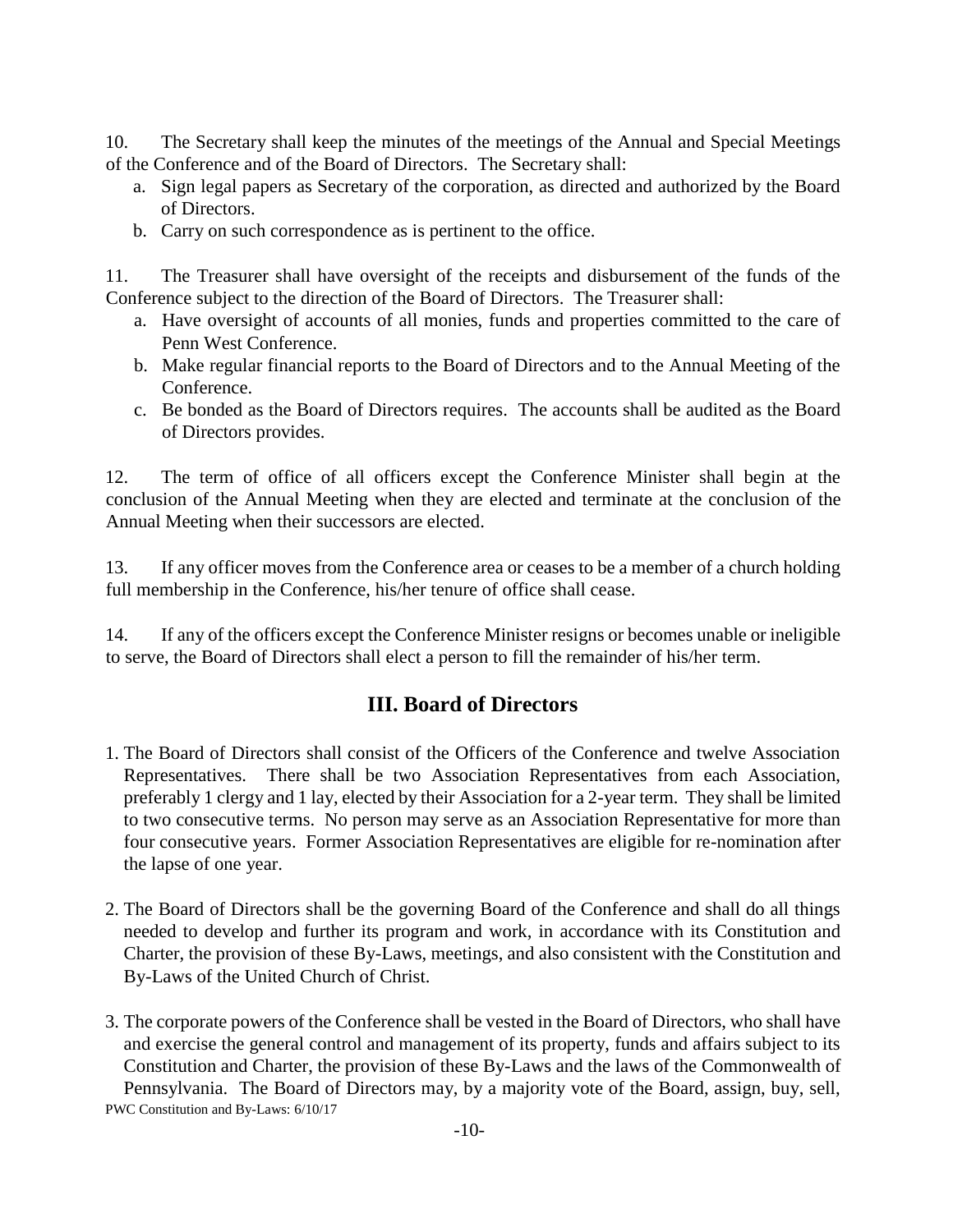lease, convey or mortgage personal and real property belonging to the Conference, and borrow money. The Board of Directors shall designate the officers or other persons who shall have power to sign receipts, checks and other instruments for the withdrawal of funds from banks or saving institutions.

- 4. The Board of Directors shall meet monthly or at such time and place as it shall determine.
- 5. Special meetings of the Board of Directors may be called by the Conference Minister, the Moderator or the Assistant Moderator or a written petition by six members of the Board of Directors.
- 6. Notices of all meetings of the Board shall be provided to all Board members at least 14 days prior to the meeting, unless this requirement is waived by two-thirds of the Board members.
- 7. A quorum of the Board of Directors shall consist of nine members.
- 8. The term of office of Association Representatives shall begin at the conclusion of the Annual Meeting when they are elected and terminate at the conclusion of the Annual Meeting when their successors are elected.
- 9. If any Association Representative moves from the Conference area or ceases to be a member of a church holding full membership in the Conference, that person's membership on the Board of Directors shall cease. Each Association Representative is expected to attend all meetings of the Board. No seat on the Board may be shared, and there shall be no substitute for a member. If unable to attend a meeting, a member shall inform a Board officer in advance of the reason for such an absence. Acceptable reasons for absences include illness of self; illness, crisis, or death in the family; or unavoidable obligations to job, school, or family. If members have more than one absence of this type in a year, a Board officer shall correspond with them concerning their interest and ability to serve on the Board. A person's membership on the Board may be terminated by a two-thirds vote of the members present, provided that the following procedure is observed: Not fewer than 30 days nor more than 60 days before the Board meeting at which a vote for termination of membership shall be taken, a Board officer shall send the member involved a written notice setting forth:
	- a. the grounds for removal;
	- b. a statement that the Board will vote on the person's termination of membership;
	- c. the time and place of the meeting;
	- d. provide for an opportunity to refute the stated grounds for removal prior to the vote, if the member chooses to refute the stated grounds for removal, such refutation shall be submitted to a Board officer no fewer than 10 days prior to the meeting;
	- e. provide for an opportunity to resign from the Board.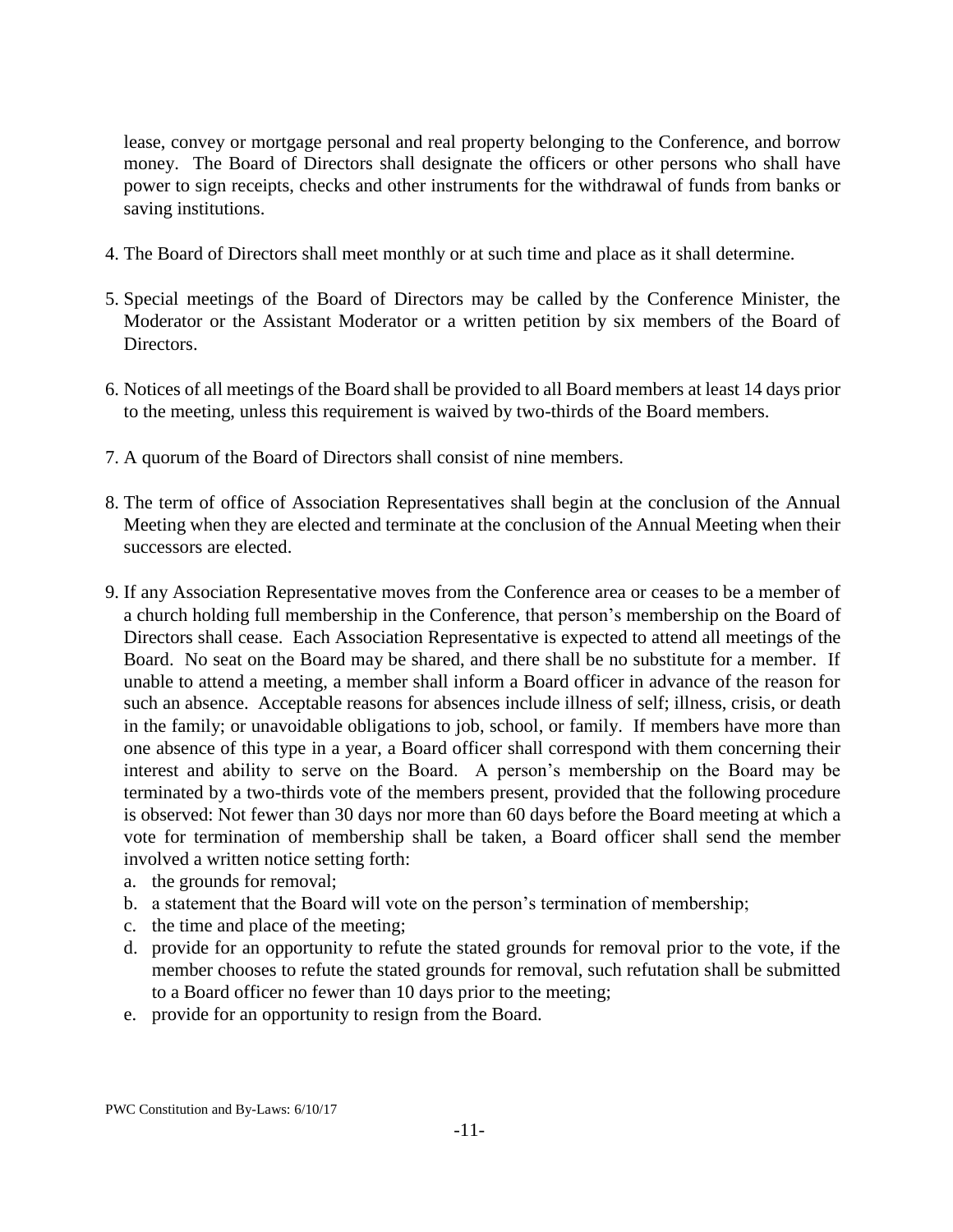10. If any Association Representative resigns or is unable or ineligible to serve, the respective Association is responsible for naming a replacement *within 90 days*. After 90 days, the Board will name a replacement.

## **IV. Committees and Ministry Teams**

1. The Board of Directors shall have the authority to establish *and appoint* committees and ministry teams to carry on the major areas of Conference work. The purposes of ministry teams shall be to work pro-actively toward the completion of a specific mission or to assist an ongoing ministry of the Conference.

2. The Conference Minister and the Moderator shall be ex-officio members of all committees and ministry teams, without vote.

# **V. Staff**

The Board of Directors shall have the authority to engage such staff members, as it deems necessary to insure adequate ministry on behalf of the Conference, and shall determine the conditions of employment. The creation of new "called" staff positions shall first be approved by the Conference at an Annual or Special Meeting.

# **VI. Finance**

1. The Conference shall be supported by the voluntary contributions of the churches and individuals. To assist churches in determining the amount of contribution, the Conference shall make available a report of ongoing ministries on their behalf, a financial status report and other information deemed appropriate.

2. The Board of Directors shall determine the percentage or dollar amount of the un-designated gifts of Our Church's Wider Mission which shall be retained by the Conference for its own ministry. Upon the basis of the percentage or dollar amount thus determined, the Conference shall retain each month the amount required for its own support and transmit the balance to the Treasury of the United Church of Christ.

3. The Conference may conduct or endorse such special appeals for funds as the Board of Directors may approve.

4. The Board of Directors shall prepare and present the Conference budget. At the Annual Meeting, the Conference shall approve the budget for the following calendar year.

5. The budget and financial records of the Conference shall be kept on the basis of the calendar year.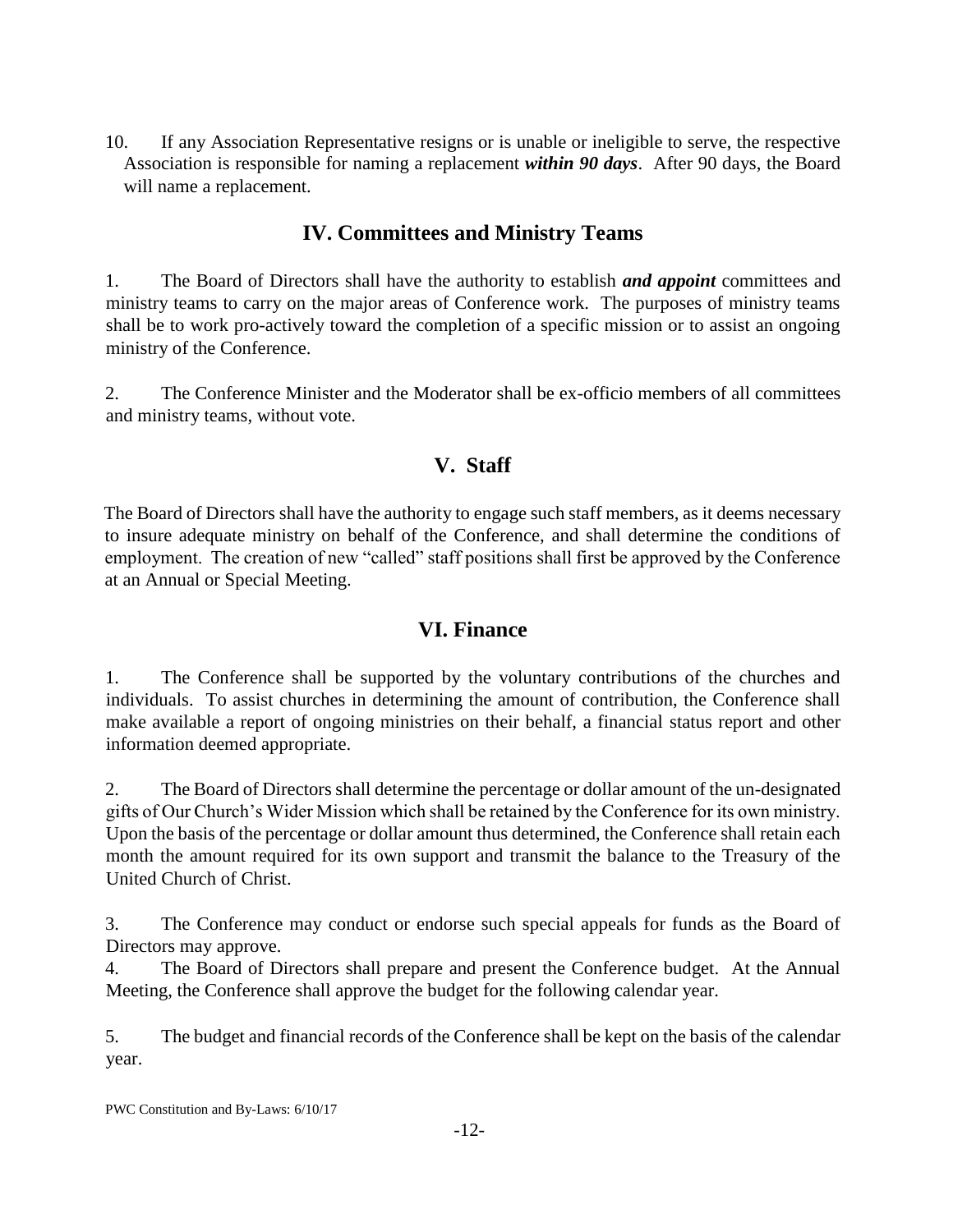## **VII. Meetings**

- 1. The Annual Meeting of the Conference shall be held at such time and place as the Board of Directors shall determine. Special meetings may be called by the Board of Directors.
- 2. The Board of Directors shall appoint such committees as are required to carry on the meeting.
- 3. Notice of the Annual and Special Meetings shall be provided to the minister and an appropriate lay officer of each member church and to the other ministers holding standing in the Associations of the Conference at least 30 days prior to the meeting. Notice shall be given by the Secretary, as directed by the Board of Directors.
- 4. When the Conference meets, its voting membership shall consist of the ordained, commissioned and licensed ministers holding standing in its Associations, and of lay delegates selected by and representing the member churches. A church of not more than 200 communicant members (members in full standing) shall be entitled to be represented by two lay delegate*s* and a youth delegate; a church of 201-500 such members, by three lay delegates and a youth delegate; a church of more than 501 such members, by four lay delegates and a youth delegate. Youth delegates are those under the age of 19. Each church should also choose alternate delegates to serve if its delegates are unable to attend. Visitors are welcome with the privilege of voice but without vote. The members of the Board of Directors shall be voting members ex-officio.

| Membership | Lay Delegates | <b>Youth Delegates</b> |
|------------|---------------|------------------------|
| $0 - 200$  |               |                        |
| 201-500    |               |                        |
| $500+$     |               |                        |

- 5. A quorum for a meeting shall be the voting delegates present at any Annual or Special Meeting of the Conference*.*
- 6. In questions of parliamentary procedure, Robert's Rules of Order, Revised shall be observed.

# **VIII. Nominating Committee and Elections**

1. The Nominating Committee shall consist of 6 persons who are the Chairperson of each Association Nominating Committee or their representative. This Nominating Committee shall nominate 1 or more candidates for each position to be filled by election at the Annual Meeting. The report of the Nominating committee shall be provided to the members of the Conference (churches, ordained, licensed and commissioned ministers) at least 30 days before the Conference meeting.

2. If any members of the Nominating Committee resigns or is unable to serve, the appropriate Association is responsible for naming a replacement, within 90 days.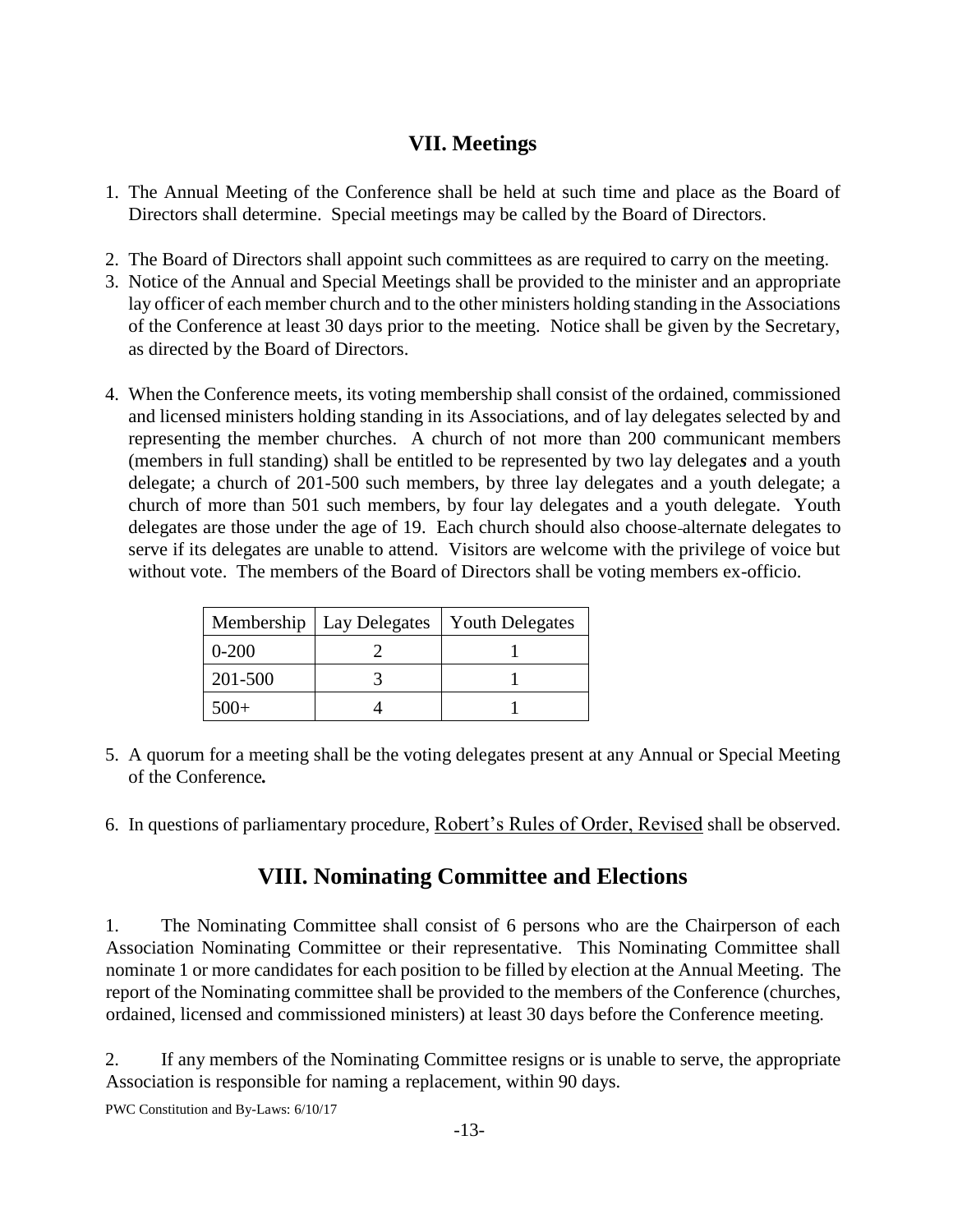3. The Nominating Committee shall maintain records of suggested nominees and their qualifications for the use of successor Nominating Committees.

4. In addition to the nominations made by the Nominating Committee, nominations may be made from the floor with the prior consent of the person being nominated.

5. Elections shall be held at the Annual Meeting, under the direction of the Moderator. Elections shall be by ballot, except when only one candidate has been nominated for an office, that office may be filled by voice vote.

6. The term of office of persons elected at the Annual Meeting shall begin at the conclusion of said meeting and shall terminate at the conclusion of the Annual Meeting when their successors are elected.

# **IX. Associations**

1. The Conference shall assist the local churches in forming local Associations, as provided in the Constitution of the United Church of Christ. The Board of Directors shall have authority to recognize such Associations as being affiliated with the Conference and the United Church of Christ, subject to the approval of the Conference at its next Annual Meeting.

2. The formation of new Associations within the Conference, or the adjustment of boundaries of Associations, shall be subject to the approval of the Board of Directors and the Conference.

# **X. Church and Ministry**

1. The standing of ministers and churches in the United Church of Christ is held in an Association. Ordained, licensed and commissioned ministers and churches holding standing in the Associations of this Conference are thereby members of the Conference. The Associations, with the counsel of the Conference, receive ministers and local churches into the United Church of Christ. All candidates shall satisfy the qualifications and procedures of the "Manual on Ministry" of the United Church of Christ.

2. The Conference shall convene a Committee on Church and Ministry which shall cooperate and counsel with the similar committees of the Associations regarding the admission of churches and ministers to membership and ministerial standing in the Association and Conference.

3. The Committee on Church and Ministry shall cooperate and counsel with the similar committees of the Associations regarding the examination of candidates for the status of "member in discernment (student in care) of the Association," "commissioned minister," "licensed minister," "candidates for ordination," and "privilege of call," as provided in the By-Laws of the United Church of Christ.